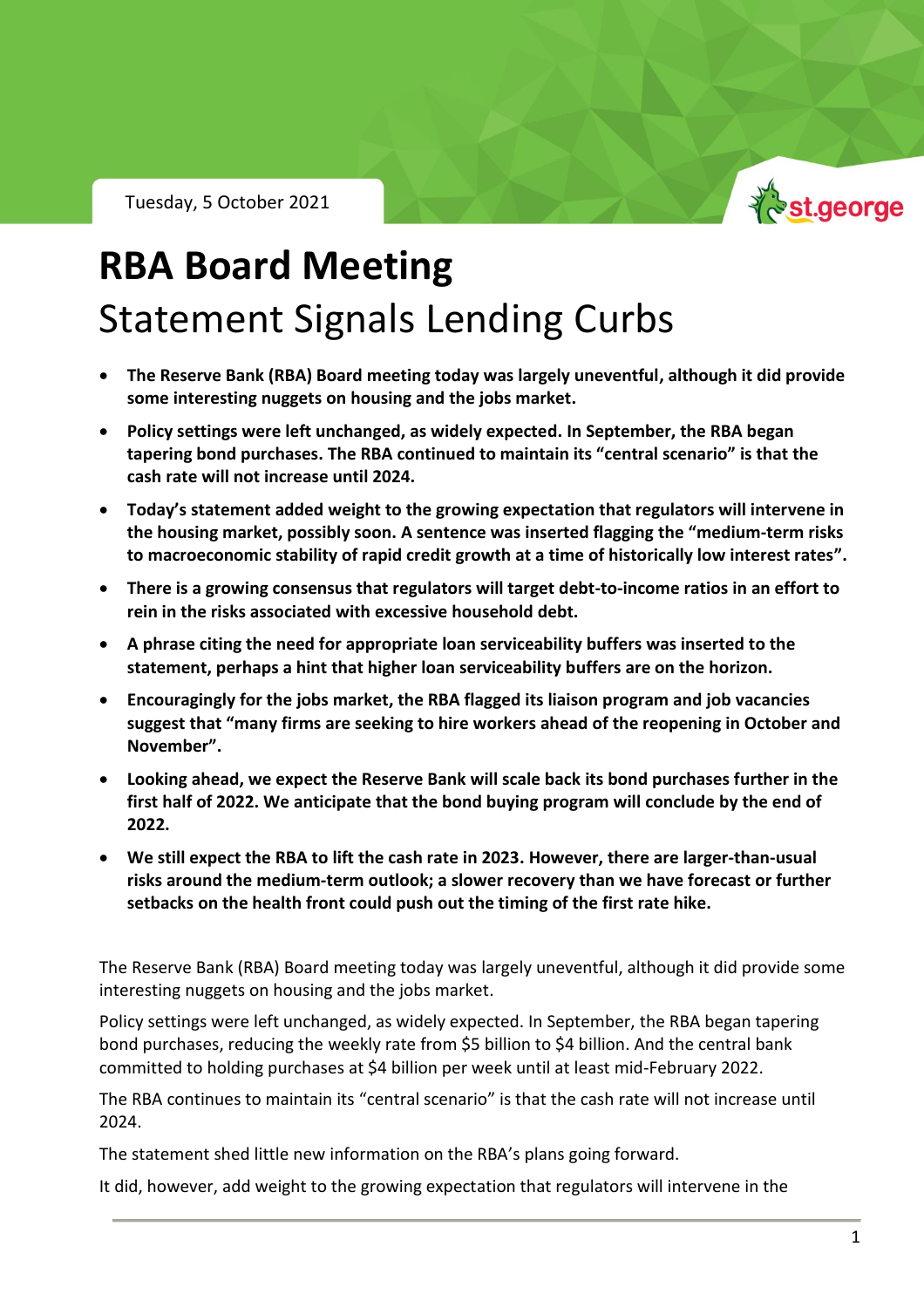housing market to contain growing risks associated with the rapid run up in dwelling prices.

A sentence was inserted flagging the "Council of Financial Regulators (CFR) has been discussing the medium-term risks to macroeconomic stability of rapid credit growth at a time of historically low interest rates".

This follows increasingly strong signals from policymakers in recent weeks that intervention will likely be needed to cool off the housing market. Last week, the CFR announced the Australian Prudential Regulatory Authority (APRA) will be releasing a paper in the coming months on its framework for implementing macroprudential policy.

There is a growing consensus that regulators will target debt-to-income ratios this time around. In the past, measures have included limits on investor and interest-only lending.

The RBA also inserted a new phrase citing the need for appropriate loan serviceability buffers. Banks consider a range of factors in assessing loan serviceability, including the ability to accommodate future increases in interest rates – also referred to as a loan serviceability buffer. The reference in today's statement is perhaps a hint that higher loan serviceability buffers are on the horizon.

The chorus of commentary from policymakers of late suggests it is a matter of if, not when, macroprudential policy is implemented.

The RBA also made note of hit to the jobs market from the Delta outbreak, highlighting the nearly 4% decline in hours worked in August. Encouragingly for the jobs market, the RBA flagged its liaison program and job vacancies suggest that "many firms are seeking to hire workers ahead of the reopening in October and November".

We are expecting the unemployment rate to tick up in the coming months before resuming its downward march below 4% by the end of 2022.

Looking ahead, we expect the RBA will scale back its bond purchases further in the first half of 2022. This forecast is consistent with our expectation of strong recovery next year, with GDP growth over 6%. Ongoing fiscal stimulus, low interest rates, elevated household savings, a strong housing market, a recovering global economy will all underpin growth.

Exactly how quickly the RBA tapers will depend on jobs and inflation outcomes, and the actions of other central banks. We expect the RBA's quantitative easing program will conclude by the end of next year.

We still expect the RBA will lift the cash rate in 2023, following the strong recovery we have forecast in 2022. However, there are larger-than-usual risks around the medium-term outlook, and a slower recovery or further setbacks on the health front could push out the first rate hike.

> **Besa Deda and Matthew Bunny** Ph: (02) 8254 3251